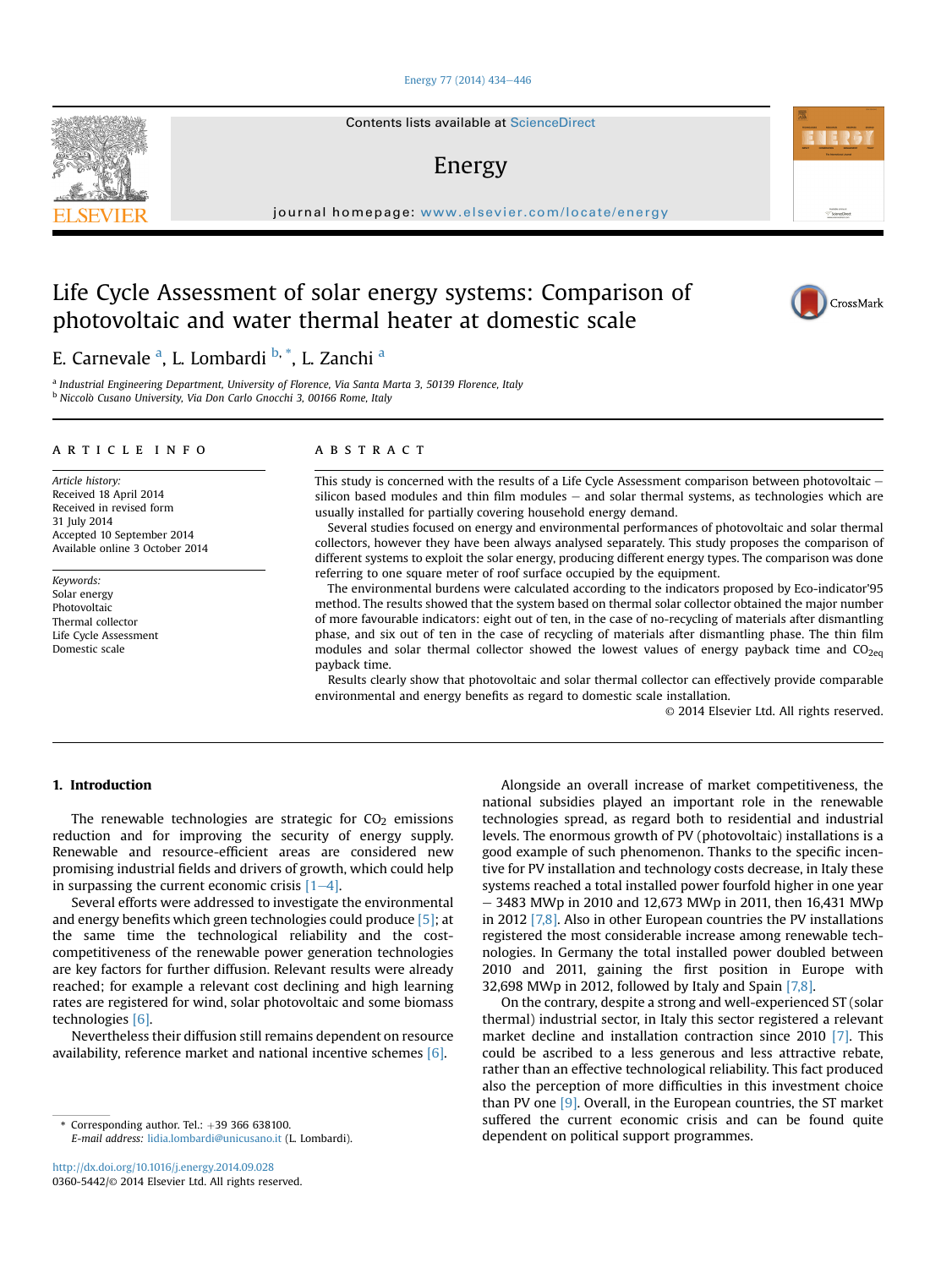As a consequence, a competing relationship has been produced between the solar energy technologies, and the rational for the exploitation of such resource appeared to be regulated more by economic factors - subsidies, investment costs, specific energy cost - rather than resources availability, technological reliability and effective environmental benefits. This can be observed also out from European boundary [10].

Within this contest, the present study focuses on the solar energy technologies and aims at providing additional elements which could help in the evaluation of advantages and disadvantages they could generate, in reference to a specific geographical area. In particular, by applying the LCA (Life Cycle Assessment) methodology, this work aims to compare environmental and energy performances of PV and ST at residential scale in the Italian territory. This is an innovative comparative analysis whose outcomes may be taken into account as drivers in the planning of subsidies along with costs dynamics of technologies, in favour of mixed resources and technologies energy plan.

It is widely demonstrated that LCA is a very useful tool to evaluate the environmental performances of products and services bringing powerful insights about all the technologies life cycle steps, from cradle to grave, measuring environmental, energy and resource sustainability. In the field of the technologies for renewable energy exploitation, the LCA allows appraising environmental burdens and benefits in comparison with the fossil energy sources. Only turning the attention from the limited analysis of the functioning phase (direct emissions) to a wider analysis including also the construction and disposal steps, it is possible to analyse and demonstrate the advantages from an environmental point of view [12].

Many authors deeply investigated the benefits related to the employment of renewable technologies, in particular solar ones, by means of LCA. Comparative analyses involved both different ST collectors  $[11,13,14]$  and different PV cells typologies  $[15-17]$  with reference to the produced energy unit. An interesting comparative investigation between PV and ST systems was developed by Wei et al. (2014), nevertheless it concerned a cost-benefit evaluation based on the current economic parameters (i.e. investment cost and government incentive) characterizing such technologies [10].

During the last years such technologies registered a continuous development – also thanks to experimental tests  $[18,19]$  – regarding energy performances increase and environmental burdens reduction by reducing materials in production phase, increasing energy efficiency, using recycled materials and taking care of the end-of-life  $[20-22]$ .

It is largely demonstrated that the PV and ST technologies provide consistent environmental advantages - energy and climate change perspective - compared with the fossil fuel based technology for the electrical and thermal energy production  $[5,22-26]$ . In order to develop a comprehensive analysis, detailed materials and energy flows lists are necessary for all the life cycle steps. Some studies tried to detail the production phase as the most delicate one [27], some others enlarged the systems boundaries of the analysis including also the transports, installation and maintenance steps [28,29].

Nevertheless, some hot-spots still remain to be evaluated more in detail. For example the management of the end-of-life and the localization of the production and assembly phases are investigated only in few studies  $[30-32]$ .

#### 2. Materials and method

#### 2.1. LCA  $-$  goal and scope definition

The goal of this work is to compare the energy and environmental performances of two types of solar energy systems  $-$  PV and ST as the most widespread renewable technologies at residential scale in the European area along with wood  $[7,8]$  – over their whole life cycle by applying the LCA, according to ISO 14040 series. Four types of PV modules - mono-Si (silicon monocrystalline), multi-Si (silicon polycrystalline), CdTe (cadmium telluride) and CIS (copper indium diselenide)  $-$  were analysed, whereas only one typology of solar collector was investigated, in particular the FPC (flat plate collector), for sanitary hot water production. Several types of collectors are available on the market, including unglazed, evacuated tube and concentrating, nevertheless the FPC were found to be the most suitable regarding domestic hot water and space heating [13,20].

The domestic scale makes reference to an average family of three-four persons with an energy demand of about 8 kWh day $^{-1}$ of electricity [21] and 50 l day<sup>-1</sup> person<sup>-1</sup> of hot water, as a common reference value. The analysis involved energy systems made up of single technological unit, such as one PV module and one ST collector, which are expected to satisfy around 10% of the electricity and 50% of the thermal energy for hot water, respectively. Usually 2–3  $\rm m^2$  of FPC (flat plate collector) surface and 150 l of storage tank are necessary to cover requirement of a family of four persons [20], whereas 20  $m<sup>2</sup>$  of PV module can meet an average family electricity demand [21], with reference to the average radiation value of the Mediterranean area.

In order to compare the two technologies, the impact results calculated in reference to the single technological unit  $-$  PV module or thermal collector  $-$  were divided by the roof surface covered by the equipment thus referring to a FU (functional unit) of 1 square meter of roof.

The intent is to answer the following question: "If a given surface of domestic roof is available, which is the best option  $-$  in term of energy and environmental impacts  $-$  for solar energy exploitation?".

Of course when a thermal collector is placed in the available surface a given amount of thermal energy is produced and primary energy is saved. Alternatively, if a PV panel is installed, electricity is produced, but also in this case, it is possible to account for the saving in primary energy, according to the selected electric mix.

As said above, the assumed installed units are able to cover only partially the household energy demand (electric or thermal alternatively). So it is assumed that all the produced energy can be used and effectively can substitute conventionally produced energy. This is of course an assumption of this study, which is aimed at evaluating the potential environmental benefits achievable exploiting all the produced energy. As a matter of fact, the assumption seems rather correct in reference to electric energy that during the time of absence of household demand, can be delivered to the grid. When talking about thermal energy, however, the system is always provided by a storage tank able to store, at least in part, the thermal energy which is not instantaneously used in the house. For a more detailed study, however, an hourly analysis along the hours of the year would be required and would be able to account for the effective use of the produced energy. However this is out of the scope of this study, which aims at potential evaluation.

The LCA boundary includes all the life cycle phases as raw material extraction, manufacturing processes, transport, installation, operation, maintenance and end-of-life (dismantling, recycling and final disposal).

The most of the past studies did not include the end-of-life phase of PV and ST technologies [26,27] since few cases, both at industry and at legislator levels, were experienced. Nevertheless, during the last years, the first recycling processes were investigated and developed [31,33,34] and the management of PV and ST disposal is gaining more and more interest. For this reason the endof-life step of such technologies was included in this study as an